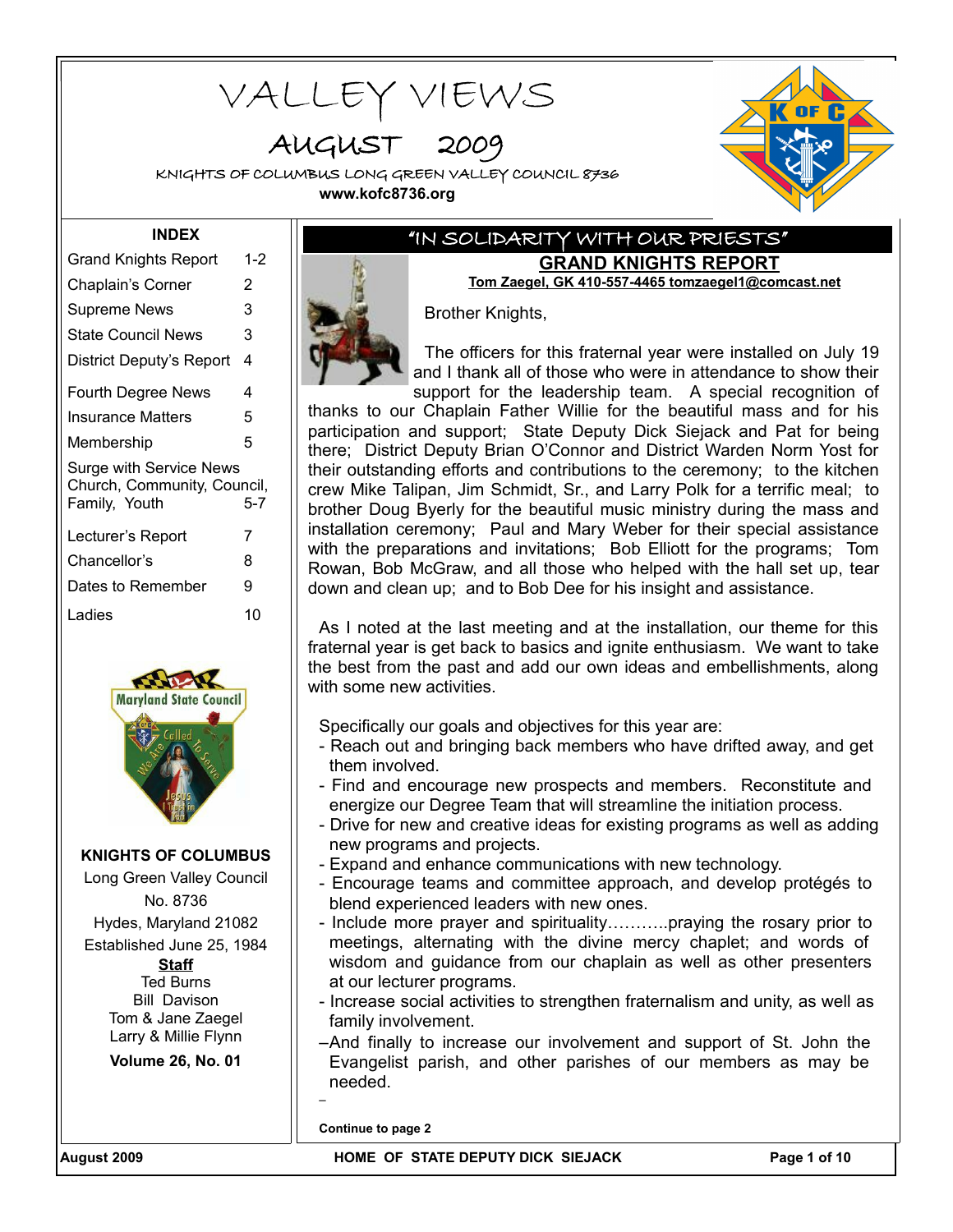The Knights of Columbus is all about making a difference in all that we do, making a difference in our families, church, and community. That's what sets us apart from other fraternal and charitable organizations. We should be inspired by our early leaders who started our council 25 years ago, and grew it to a competitive and district-leading council. We are going to make a difference this year. I ask all of you to be willing to take a chance, take some risk, get involved….. even though you think you have too much on your plate. Let's recreate and recharge ourselves with the spirit and passion of our founding brothers as we embark on the next 25 years and beyond.

I want to recognize our newest Honorary Life Members and Honorary Members. Please congratulate them and thank them for their 25 or more continuous years of service to the Knights of Columbus when you see them.

#### **Honorary Life Members: Honorary Members**

Dick Spinner Tom Wagner Bob Torr **Tim Calver** 

Carroll McComas Charles Elbert Bill Loeffler **Richard Siejack** Richard Siejack Jim Courtney James Schmidt, Sr. Ted Hartka Gene Messenger

Our membership goal from Supreme for this year is 13 new members net. We have many brothers who are past due for this year and many more who are delinquent for two or more years in dues. Our retention committee is reaching out to these brothers in an effort to keep them in the council. I hope that all of our brothers will assist with this effort as well as bringing in at least 2 new members per month.

We have terrific plans for the family picnic in August and I hope to see you all there. We have paid for a much better facility with more comfort and activities. And the food and crabs will be great as always. This is a fantastic value and we hope that all or our families can be there.

Finally, thanks to the super efforts of our web master, Bob Elliott, we are constantly adding new information and updating the calendar and other relevant information on our Council Website. I urge you to make it your routine to check the site as a way of staying up to speed on all of our council activities and plans.

Stay faithful and be grateful. Tom Zaegel

## **CHAPLAIN'S REPORT**

**Fr. Willie Franken; 410-592-6206;** [WFranken@archbalt.org](mailto:WFranken@archbalt.org)

Dear Brother Knights,

Congratulations to the newly installed officers of the Long Green Valley Council. I pray that we may continue to enjoy a good relationship and mutual support. We come upon the month of August, a month of transition from vacations and summer to the opening of school at the end of the month. This month contains the feast of the Assumption of Mary, a feast that goes back to the  $6<sup>th</sup>$  century, but was not declared a dogma until 1950, under Pope Pius XII. We celebrate the particular blessing of Mary being received,

body and soul, into heaven at the end of her life.

St. Paul urges the Romans not to be conformed to the pattern of this world, the present age that is slipping away. Rather, he encourages a renewal of minds for Christians to live now. How have I experienced being transformed by God?

Enjoy the month of August in which vacations end and school begins.

God bless you. Fr. Willie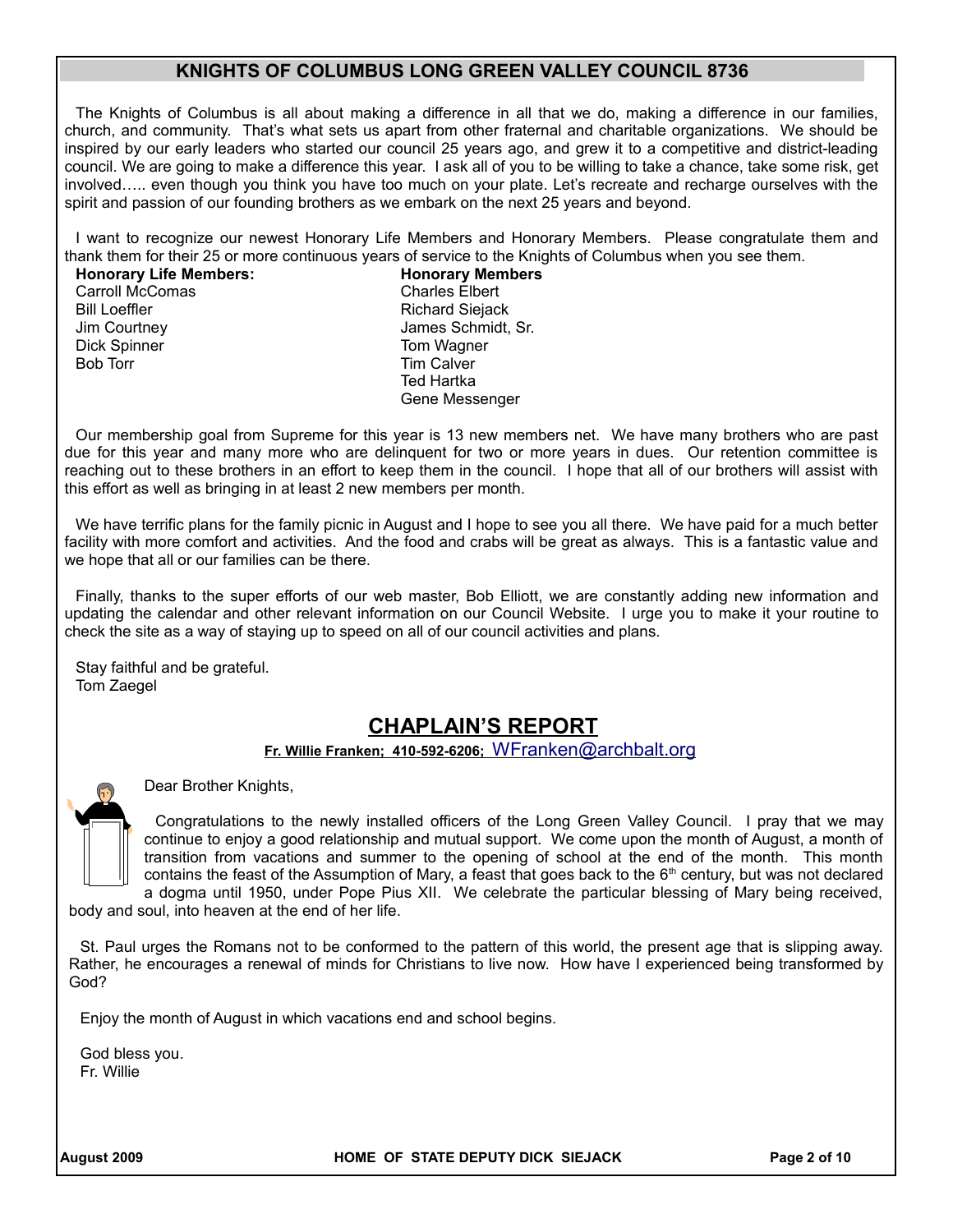## **SUPREME COUNCIL NEWS**

Volunteerism is not just a giving of time – but of ourselves. By this gift, we are doing far more than counteracting the economic recession. We are building a nation of neighbors helping neighbors, making each of us more fulfilled as individuals, and creating a solidarity that makes us more united as communities and as a nation, said Supreme Knight Carl A. Anderson, during his opening remarks at the Neighbors Helping Neighbors: Summit on Volunteerism as a Response to the Economic Crisis sponsored by the Order in February 2009.

The theme for the 2009-10 membership campaign "The Year of the Volunteer" follows this call to service by not only asking Knights and their families to serve, but to encourage them to bring men with a similar commitment to helping others into our Order – increasing our ability to serve our neighbors. Our members help our communities and people in need in many ways – by sponsoring blood drives or youth sports teams, raising funds and volunteering for Special Olympics and other programs for people with intellectual disabilities, holding food drives for local soup kitchens. Through these and other actions, they show prospects firsthand the great work that our Order does and encouraging them to join the Knights of Columbus.

Cumulative figures show that during the past decade, the Knights of Columbus has donated nearly \$1.28 billion to charity, and provided in excess of 612 million hours of volunteer service in support of charitable causes. While impressive, these figures can be even greater if we have more men and their families involved in our good works. Recruiting these prospects will help make this fraternal year truly "The Year of the Volunteer."

Starting July 1, the new membership quota will be based on the 7 percent net of your council's membership (with a minimum of 3 and a maximum of 35 members). This quota, up 2 percent from the previous year, affects qualifying for the Father McGivney and Star Council awards.

Knights of Columbus Family Week (August 8-16, 2009) is an opportunity for our Order and the community to celebrate the family and our rich 127 year history. Let people throughout your community join your celebration and show the world that families make up the history of our communities and our Order.

The Knights of Columbus World Day of Prayer for Peace strives to unite Knights, other Catholics and all people of good will – regardless of their religious faith – in prayer for peace. While Sept. 11 will always be remembered for the tragic loss of American lives, Knights hope that this somber occasion will be the foundation of an annual opportunity for a day of earnest prayer for peace in the world.

## STATE REPORT

#### **Northern Ireland & Scotland**

**April 14 – April 26, 2010 Featuring: Donegal, Derry, Belfast, Glasgow, Inverness, Aberdeen & Edinburgh Admissions & Visits to: Hill of Tara, Glenveagh Castle & Park, Distillery Tour, Belleck China Factory, Giants Causeway, Glamis Castle, Slieve League Cliffs. Loch Ness Visitor Center, St. Andrews Castle & Cathedral, Donegal Castle. Clan Donald Centre, Edinburgh Castle. Colloden Battle Field. Knights of Columbus Scholarship fund included Hotel Accommodations based on twin bedded room with private bath. \*\*Hotels are subject to change Price: \$3,152.00 Per Person inc. R/T Air BWI Single Supplement: \$595.00 Airfare & departure taxes subject to change until ticketed. Tour Conducted by C.I.E. Tours International For information and reservations contact: Mary Ann Caguin, World Travel Service, 11223 York Road, Hunt Valley, Maryland 21030** 

**1-410-527-9700 (Ext. 120) or 1-800-668-9077 (Ext. 120)**

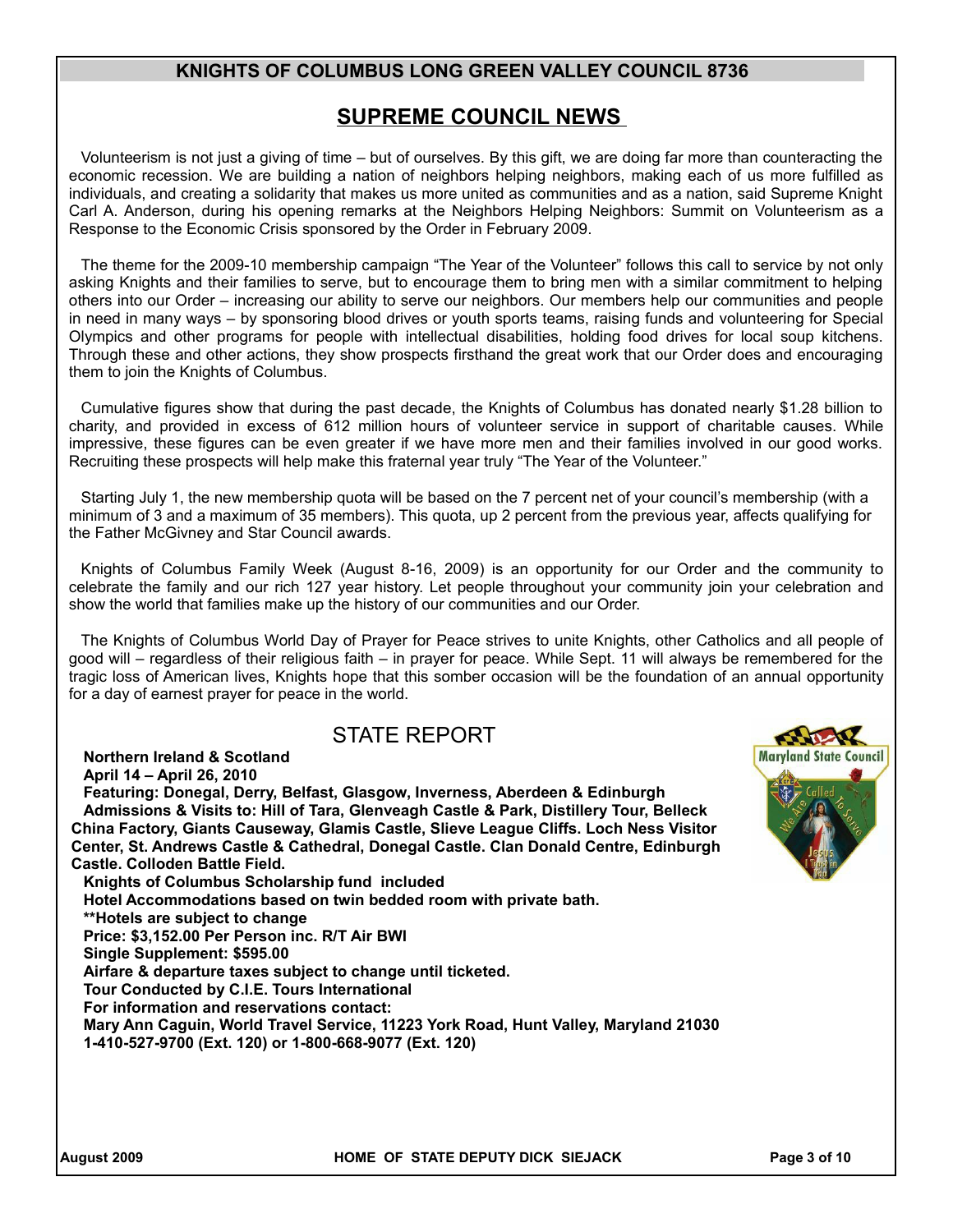### DISTRICT DEPUTY REPORT **Brian O'Connor; District Deputy 1**

|                       | <b>Every Council a Star Council</b> |                                  | <b>REPORT AS OF 07/14/09</b>         |                           |
|-----------------------|-------------------------------------|----------------------------------|--------------------------------------|---------------------------|
| Council No            | <b>New</b><br><b>Members</b>        | <b>Dropped</b><br><b>Members</b> | <b>Net</b><br>Membership<br>Increase | Net Insurance<br>Increase |
| 8736                  |                                     |                                  | O                                    | 0                         |
| 9815                  | 0                                   |                                  | 0                                    | 0                         |
| 10100                 |                                     |                                  | 0                                    | 0                         |
| 11372                 |                                     |                                  |                                      | 0                         |
| <b>District Total</b> |                                     |                                  |                                      | 0                         |

Star District Goals: Net 30 New Members; 11 Insurance Members

\* Meeting Star Council Membership

This month we are finishing up the installations and the new council officers, directors and chairmen have met, gone to the program seminars, and have mapped out a program for at least the first 6 months of the year. We are beginning a membership campaign for the new fraternal year. The slate has been wiped clean and we have a new opportunity to achieve STAR COUNCIL. Let's get a great start by getting each council to bring in 2 new members each for our August 17, 2009 FIRST Degree at Fr. Maurice J Wolfe Council. This year Norm & I will be emphasizing the Silver Knight Award. To get it you need to recruit 2 new members, participate in 3 council events, attend 3 council business meetings and have made your  $3<sup>rd</sup>$  degree. Most of us sit in the same pew in Mass each week. Is the man closes to you a Knight? If not what is keeping you from asking him to join?

We are called to serve Christ and I can think of no better way to do so than as a Knight of Columbus. Asking someone to join is to offer them a gift. This gift is one that continually gives back to the recipient. It is a gift that renews and strengthens their faith. It is also an Oasis for them and their families where they can share the values of faith and family, as well as a place where they can socialize with other people with common interests. All you need to do is to help them see and understand that this is true and ask them to join.

Recruiting new members is the responsibility of everyone in the council whether you are able to regularly attend meetings or not. Now is the time to act and use the Form 100 you are carrying. We had 2 star councils in 2008; let's make every council in the district a Star Council in 2009-2010.

Jesus I Trust in you!!!!

## **FOURTH DEGREE NEWS**

 **Archbishop John Carroll Assembly 2378; Faithful Navigator Leonard Windsor**

Just to let everyone know, there is **No Meeting in Aug.. Sept. Meeting will be at Our Lady Of Grace Council, and will be our crab night. Any one eating crabs it is \$16.00 if you are not eating crabs there is no charge for the refreshments. We just ask that you contact either Godwin Ilonoh at** goddyilonoh@yahoo.com, or Len Windsor at lwsr54@verizon.net. We would like to get a good head count to buy the crabs with. Cut off date for getting your name on the list is Sept.12.

Mary Queen of the Knights Bless you all.

**August 2009 HOME OF STATE DEPUTY DICK SIEJACK Page 4 of 10**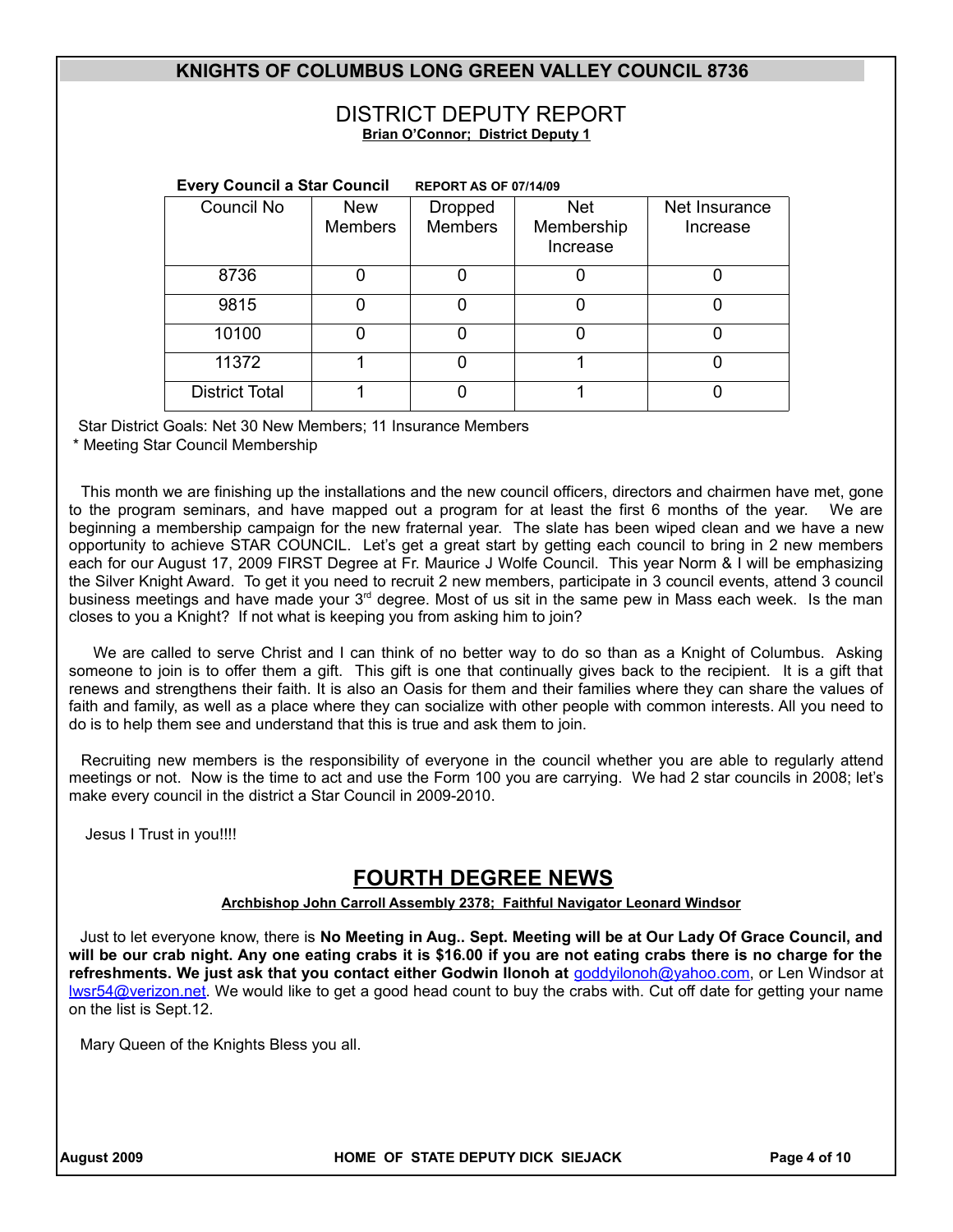## **INSURANCE MATTERS**

 **Jeff Roemer , 410 825-0004, Jeffrey.roemer@kofc.org**

#### "**Teach your children well …"**

If you're like me, you derive great joy from your children. It's a great feeling when a teacher, coach or fellow parent compliments you on your child.

We all know that raising children these days is no easy task, especially when the values we're trying to instill in them – concern for others, accepting responsibility for their actions, saving money rather than spending it – seem to run counter to what society is trying to teach them. Yet these are exactly the values that tend to draw compliments from teachers, coaches and fellow parents.

We also know that the best way to teach is by example. If you carry enough life insurance to protect your family, and you share it with those children old enough to understand why that's important, you're exhibiting and imparting many of the values you hope your children will absorb.

You'll show them that you love them and are concerned about their welfare. You'll show them that you take your responsibility to provide for your family seriously, and that you want to make sure they're provided for even if you're not around. And you'll show them that investing money in your life insurance protection is more important than the new set of golf clubs you might want, or the newest and best home theater system, or whatever else you might be sacrificing to pay the premiums.

Sure, they'll probably roll their eyes at you as you're explaining this, and they'll certainly moan and groan if they can't get the newest CD, video game or piece of clothing. But they learn from what you do – just like they learn from what you don't do. What lessons do you want to teach them?

I'd like to meet with you to review your existing coverage. Based upon that review, and on the comprehensive needs analysis that I'll perform, we'll be able to put a plan in place that will meet your needs, goals and budget.

## **MEMBERSHIP CHAIRMAN**

**Jim Schmidt, Sr, PGK; 410-592-8891; snstrngjim@msn.com**

On July 8th. our council grew by 3 members. They are James Elliott Jr. son of Bob Elliott, Harry Pippin, brother of Josh Pippin, and Matt Lewis. Matt was sponsored by Rob Vacik.

The council is still trying to get our Degree team back up and performing. It hard keeping new prospects interested in joining when you don't know when or where a degree is to be performed, If you are interested in a part or want more information please contact Joe Owens, Tom Zaegel or myself Jim Schmidt Sr. Thank you.

## **CHURCH ACTIVITIES**

#### **Randy Keiser; [mostincorporated@yahoo.com](mailto:mostincorporated@yahoo.com) 410-491-6407**

We have contacted Harold Campbell from the Church and he is in the process of scheduling the Conference Center for re-painting. I will send out an email to everyone once the date has been set. Please help out if you can.

There has been much discussion on improving the attendance at the 5t Sunday masses. It has been decided to alternate different masses and concentrate on the solidarity of the Knights and their families praying together. The Knights and their families should sit together on the far right side of the Church. The first  $5<sup>th</sup>$  Sunday will be August 30<sup>th</sup> at 7:30 mass with breakfast following at the Sunshine Grill. All 5<sup>th</sup> Sunday masses and social activities will alternate after this. Please make an effort to attend. The calendar of events for the upcoming year is in progress and should be published in the next newsletter.

**August 2009 HOME OF STATE DEPUTY DICK SIEJACK Page 5 of 10**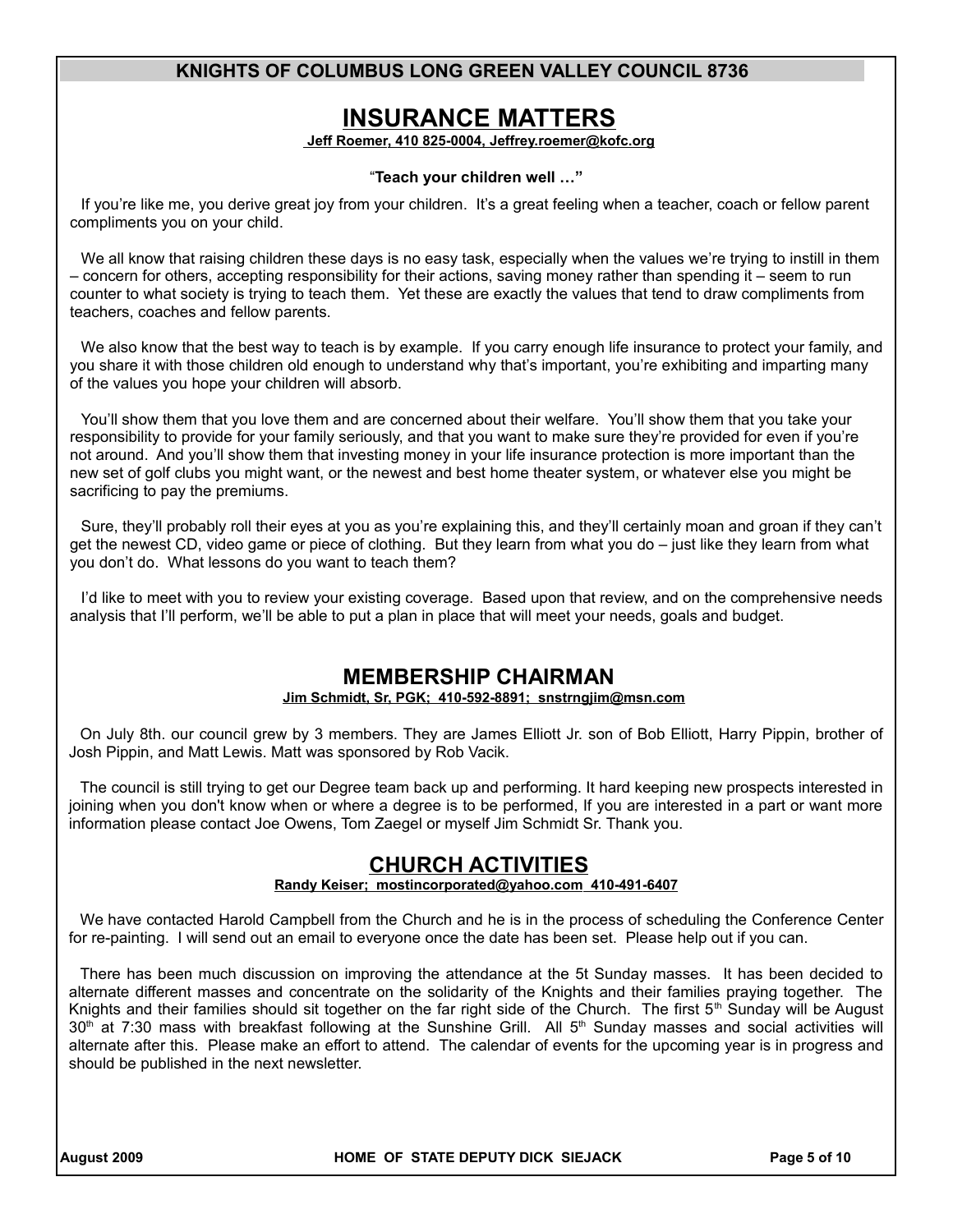## **COMMUNITY ACTIVITIES**

 **Mike Naumann 410-592-4884 mike.n@pioneernetwork.com**

## **LOOKING FOR VOLUNTEERS**

Join the Youth Ministries of St. Johns and four other local churches on August 13 and 14 as they unite to provide a much needed service in the community. For two days each year they form work teams to assist community groups and parishioners with yard chores they cannot do themselves.

Volunteer for a day, ½ day, or couple of hours to work alongside our parish youth. Better yet, "volunteer" your child or grandchild to work along with you in this rewarding public service experience.

Lunch is provided both days, and dinner is served at Father Wolfe Council at the end of the work day.

There may also be a volunteer need for transportation to and from the work sites. Call or email to express your interest and for more information.



## **TOOTSIE ROLL DRIVE**



Time is approaching for our annual Tootsie Roll Drive. It funds our donations to organizations that assist people with intellectual disabilities like Camp Glow and the Special Olympics.

This is an easy activity to get involved in. You are positioned in front of the exits of several local stores and offer Tootsie rolls to people entering and exiting the store. If they choose, people drop donations into our specially labeled collection buckets. We are looking for help in short (2 hour shifts) on Fridays and Saturdays between September 11th and October 17th.

I would like to develop a roster of those interested. Contact me by phone or email just to indicate your general interest at this time. Firm commitments can be arranged closer to the activity dates. We will also have sign up sheets at council meetings.

Also contact me if a store that you frequent looks like it would be a good location to add to our fundraising efforts. We are looking to expand our venues this year.

#### COUNCIL ACTIVITIES  **Jim Schmidt Jr. 410-592-8891**

The council will once again have a crab feast / picnic. It will be at the 4 H camp in Rocks State Park. We will have an enclosed building with a full kitchen. There are walking trails, ball diamonds and a swimming pool. The date is Aug. 23. The cost will be \$5 general admission (children under 16 are free), \$20 if you eat crabs, or \$35/couple for crabs.

# **FAMILY ACTIVITIES** Family of the Month

July Honoree: Matt and Kathy Gutberlet

Matt and Kathy grew up in Immaculate Conception parish. Kathy attended Towson Catholic High School. Matt is a graduate of Calvert Hall College High School. As teenagers they were both very involved in what was then, CYO (Catholic Youth Organization). As part of that group, they worked on church and community activities. They took part in special projects for the church and CYO.

Matt and Kathy eventually married and has a son, Matthew. Matthew is now married to Grace and live in

**August 2009 HOME OF STATE DEPUTY DICK SIEJACK Page 6 of 10**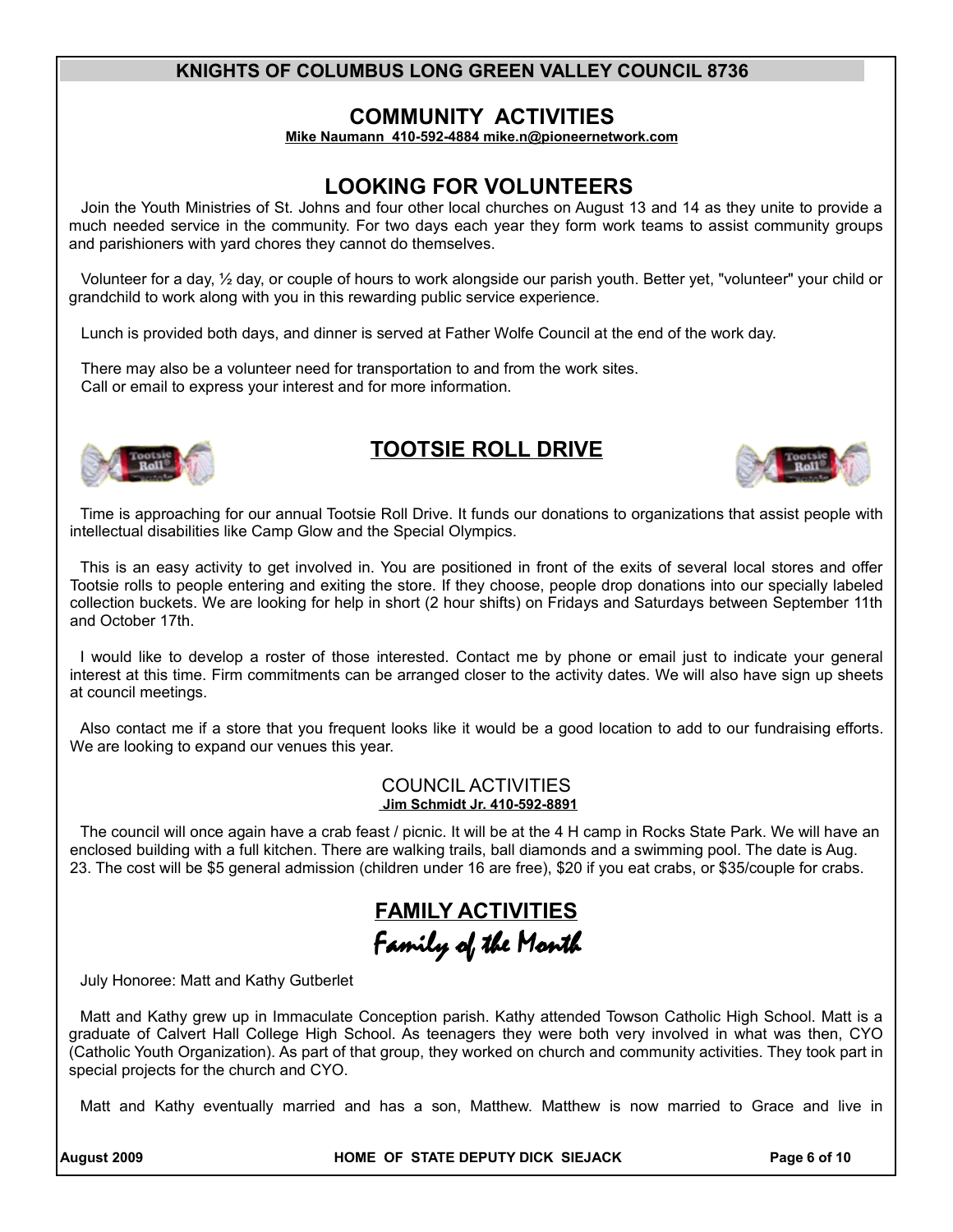Philadelphia. Kathy and Matt however, have been in St. John's parish for over 30 years. In that time, both have contributed extensively to parish life. They have teamed up for every fundraiser and service effort the parish has needed. Matt has been an active member of the parish Council, Chaired the Building and Maintenance Committees, instituted the Evangelization Team, Chairs the Parish Picnic and was in integral part of initiating the Social Justice Team with Monica Butta. Kathy has been teaching CCD, currently 7th and 8th grades and is a part of the Vacation Bible School as a teacher and assistant to Theresa Konitzer. She also assists Deacon Fred with the 8th grade retreats. Kathy retired from Ohio Casualty after 30 years of service. Matt retired from McDonalds after 25 years. Since then, there life revolves around the parish and its needs. Matt took on the job of Parish Business Manager 7 years ago and is going strong to this day. You can still find Kathy in her 7th grade classroom each fall until spring. And, when there is any kind of special event, you can be sure to see them there, working to make it right. We are proud to call Matt our Brother and include his family in ours.

Congratulations to Matt and Kathy Gutberlet, Long Green Valley Council's July's Family of the Month.

## **YOUTH ACTIVITIES**

**Chris Phillips**

**Rocket Launch**

On Sunday June 7<sup>th</sup>, the Knights Of Columbus sponsored our annual Rocket Launch. While we distributed about 25 rockets, we had a few less show up for the event. Due to winds, we needed to fire the rockets from the top of the graveyard (behind the Chapel). As this was a higher elevation, it afforded longer flight patterns. Prizes were awarded for 3 rockets based on design and decorations, and 4 more for rocket flights (longest, shortest, highest, goofy).

The longest flew across Long Green Pike and down the field. The goofiest blew off its fins after launch, circled overhead, and nose-dived into the ground. The highest was contested as a member (Eric Schumacher) supplied some larger motors. NASA has warned us that there will be no more unauthorized attempts to circle the sun.

A special thanks to all the Knights and family members that helped. Jim Schmidt Sr. cooked hamburgers and hot dogs, Pop took pictures and provided a nice collage, Tom Zaegel helped with set-up. If I forgot anyone, let me know at the next meeting.

## **LECTURER'S REPORT**

#### **Joe Wenderoth, (410) 491-5918, email lecturer@kofc8736.org**

The Lecturer program for the new 2009-2010 Council Year was started with an interactive presentation of Long Green Valley planned programs for the coming year. Each Program Chairman provided their plans for activities and events as well as solicit support from members and invite their suggestions. This will be followed in August with an invited visit by the Apostleship of the Sea to promote their programs to aid and support seamen visiting the port of Baltimore. As always, please advise me of any requests that you may have for Lecturer Programs for 2009-2010.

Last month's "On the Double" puzzle answer is ROOMMATE. We asked you to add two pairs of doubled letters to RATE to make it a common eight letter word? Grand Knight Tom Zaegel is the winner!

The puzzle for August follows. You can email (preferred) or snail mail answers to the Lecturer. The Knight's Ladies are also invited to compete as usual this month. The Knight's Ladies responses have been lagging lately and the men are beginning to dominate (unlike their role at home).

**August Puzzle.** Male and Female –On the subject of gender --- a word for a male hog plus a word for a female deer, when pronounced one after the other, sound like the name of a variety of wine. What is it?

Good Luck.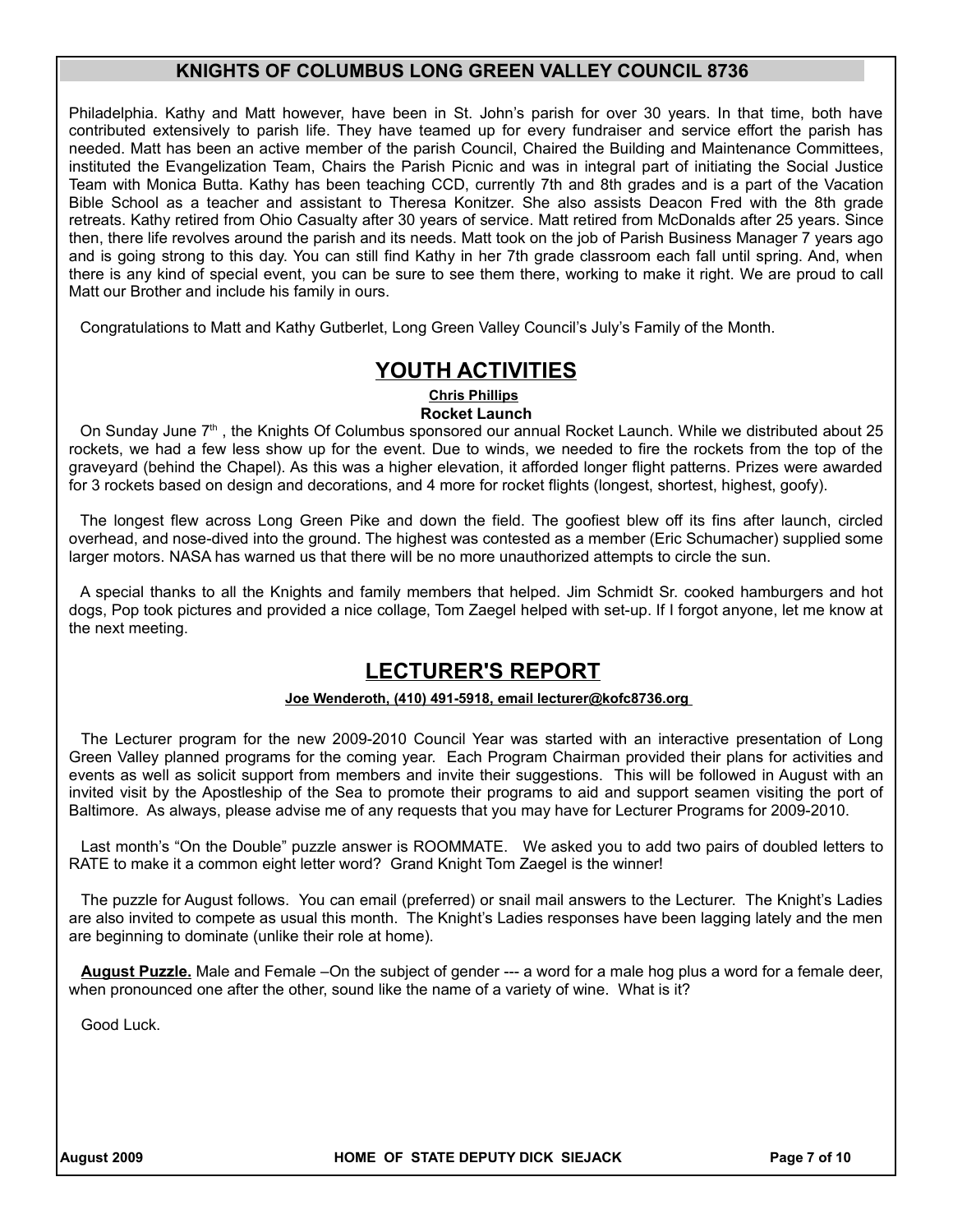## **CHANCELLOR'S REPORT**

**Bob McGraw, Work 410-887-1828, Cell/Text 443-299-7732, E-mail rsmcgraw@verizon.net**

**Feel free to contact me if you know of any brother or family member that is in need of prayers.** 

Please continue to pray for the following:

#### **Brothers:**

Marland Carlson Joe Owens Mike Sallese

#### **Relations:**

Mary Jane Zaegel, Wife of Brother Tom Zaegel Jerry Rowan, Uncle of Brother Thomas Rowan

#### **Deceased:**

Deborah Dozier, Wife of Brother Craig Dozier

*NOTE: We have no system of routinely identifying those people whose health has improved to the point that they no longer need to be on the prayer list. Consequently, at the end of each quarter, we will delete all names that have been on the list for three or more months. Anyone with a request should contact the Chancellor, Bob McGraw, at either of the above addresses and they will be listed/reinstated on the prayer list.*

## **AUGUST BIRTHDAYS**

| <b>Craig Dozier</b>  | 2              |
|----------------------|----------------|
| <b>Bill Ensor</b>    | $\overline{2}$ |
| John Jancuk          | 5              |
| <b>Bill Glennon</b>  | 9              |
| <b>Bob Cyphers</b>   | 13             |
| Jim Cross            | 14             |
| Bob McGraw           | 15             |
| Jim Schmidt, Sr.     | 15             |
| <b>Paul Schmidt</b>  | 18             |
| Don McCaig           | 19             |
| <b>Dick Spinner</b>  | 20             |
| <b>Russ Smick</b>    | 21             |
| <b>Bob Dee</b>       | 23             |
| Mike Rusk            | 23             |
| Doug Byerly          | 26             |
| Mike Curran          | 26             |
| <b>Larry Daniels</b> | 27             |
| Dick Weger           | 27             |
| Tom Weber            | 28             |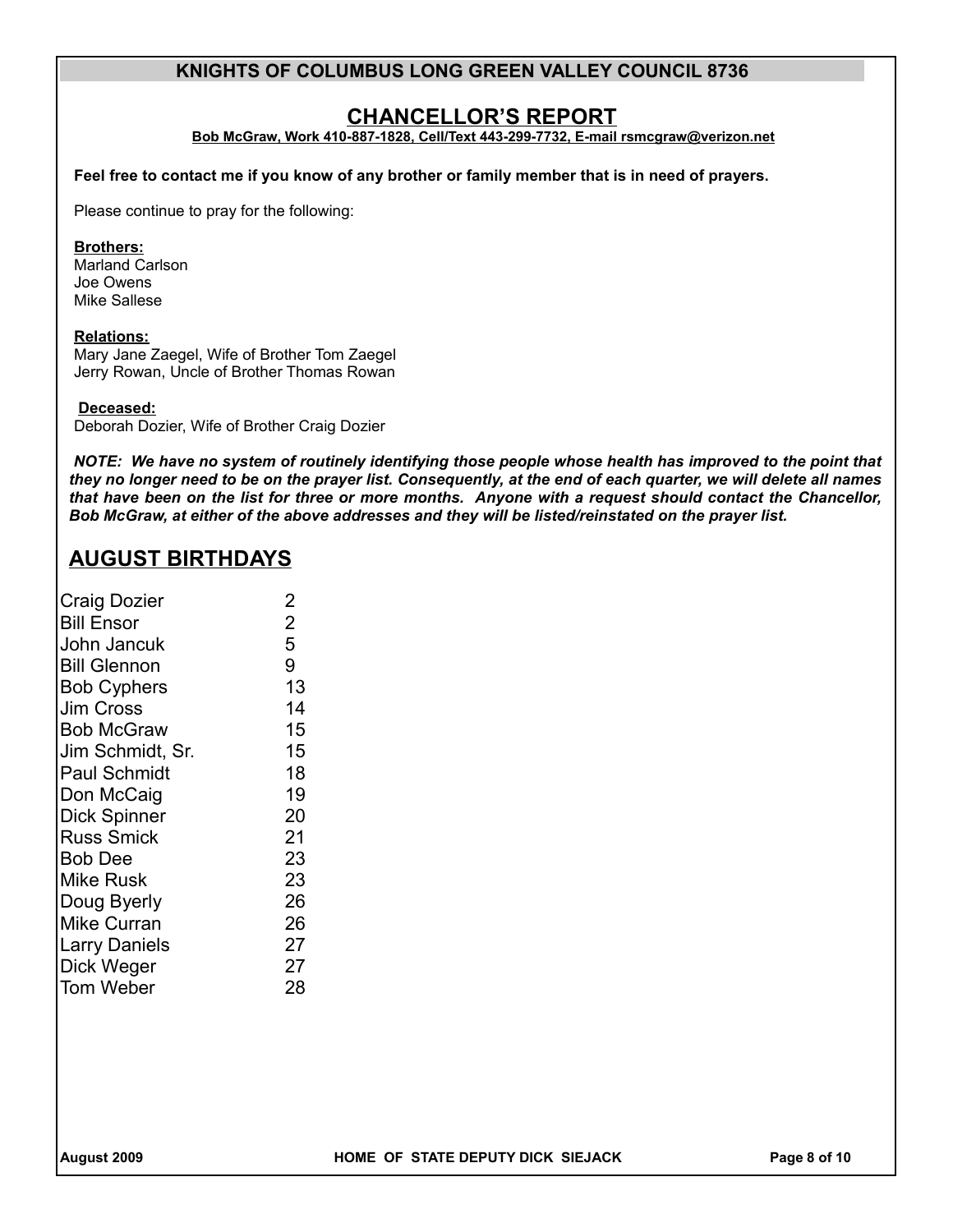# **DATES TO REMEMBER**

| <b>DATE</b>                                                          | <b>DAY</b>   | <b>TIME</b> | <b>ACTIVITY</b>                           | <b>LOCATION</b>                   |  |  |
|----------------------------------------------------------------------|--------------|-------------|-------------------------------------------|-----------------------------------|--|--|
| <b>AUGUST</b><br>NO KNIGHTS' LADIES MEETING IN AUGUST<br>04<br>Tues. |              |             |                                           |                                   |  |  |
| 06                                                                   | <b>Thurs</b> | 7:00 PM     | <b>Officers Meeting</b>                   | <b>Council Home</b>               |  |  |
| 11                                                                   | Tues.        | 8:00 PM     | <b>Business Meeting</b>                   | <b>Council Home</b>               |  |  |
| 13                                                                   | Thurs.       | 8:00 PM     | <b>BCGK Meeting</b>                       | Fr. McGivney Council              |  |  |
| 14                                                                   | Fri.         | 7:05 PM     | <b>Baseball Game-LAA</b>                  | Camden Yards                      |  |  |
| 19                                                                   | Wed.         | 7:00 PM     | First Degree Team Meeting                 | <b>Council Home</b>               |  |  |
| 20                                                                   | Thurs.       |             | <b>ABJC There is no meeting in August</b> |                                   |  |  |
| 21                                                                   | Fri.         | 7:00 PM     | State Activity-Iron Birds Baseball        | <b>Ripken Stadium</b>             |  |  |
| 23                                                                   | Sun.         | 1:00 PM     | Social Meeting                            | <b>Council Home</b>               |  |  |
| 30                                                                   | Sun.         | 7:30 AM     | Fifth Sunday Mass/Breakfast               | St. Johns/Sunshine Grill          |  |  |
| <b>SEPTEMBER</b>                                                     |              |             |                                           |                                   |  |  |
| 1                                                                    | Tues.        |             | Knights' Ladies Meeting                   | <b>Council Home</b>               |  |  |
| 1                                                                    | Tues.        | 7:05 PM     | <b>Baseball Game-Yankees</b>              | <b>Camden Yards</b>               |  |  |
| 3                                                                    | <b>Thurs</b> | 7:00 PM     | <b>Officers Meeting</b>                   | <b>Council Home</b>               |  |  |
| 8                                                                    | Tues.        | 8:00 PM     | <b>Business Meeting</b>                   | <b>Council Home</b>               |  |  |
| 10                                                                   | Thurs.       | 8:00 PM     | <b>BCGK Meeting</b>                       |                                   |  |  |
| 13                                                                   | Sun.         |             |                                           | <b>Catechetical Sunday Brunch</b> |  |  |
| 17                                                                   | Thurs.       | 8:00 PM     | <b>ABJC Meeting</b>                       | Our Lady of Grace Council         |  |  |
| 18                                                                   | Fri.         | 7:05 PM     | <b>Baseball Game-Redsox</b>               | <b>Candem Yards</b>               |  |  |
| 22                                                                   | Tues.        | 8:00 PM     | <b>Council Social Meeting</b>             | <b>Council Home</b>               |  |  |